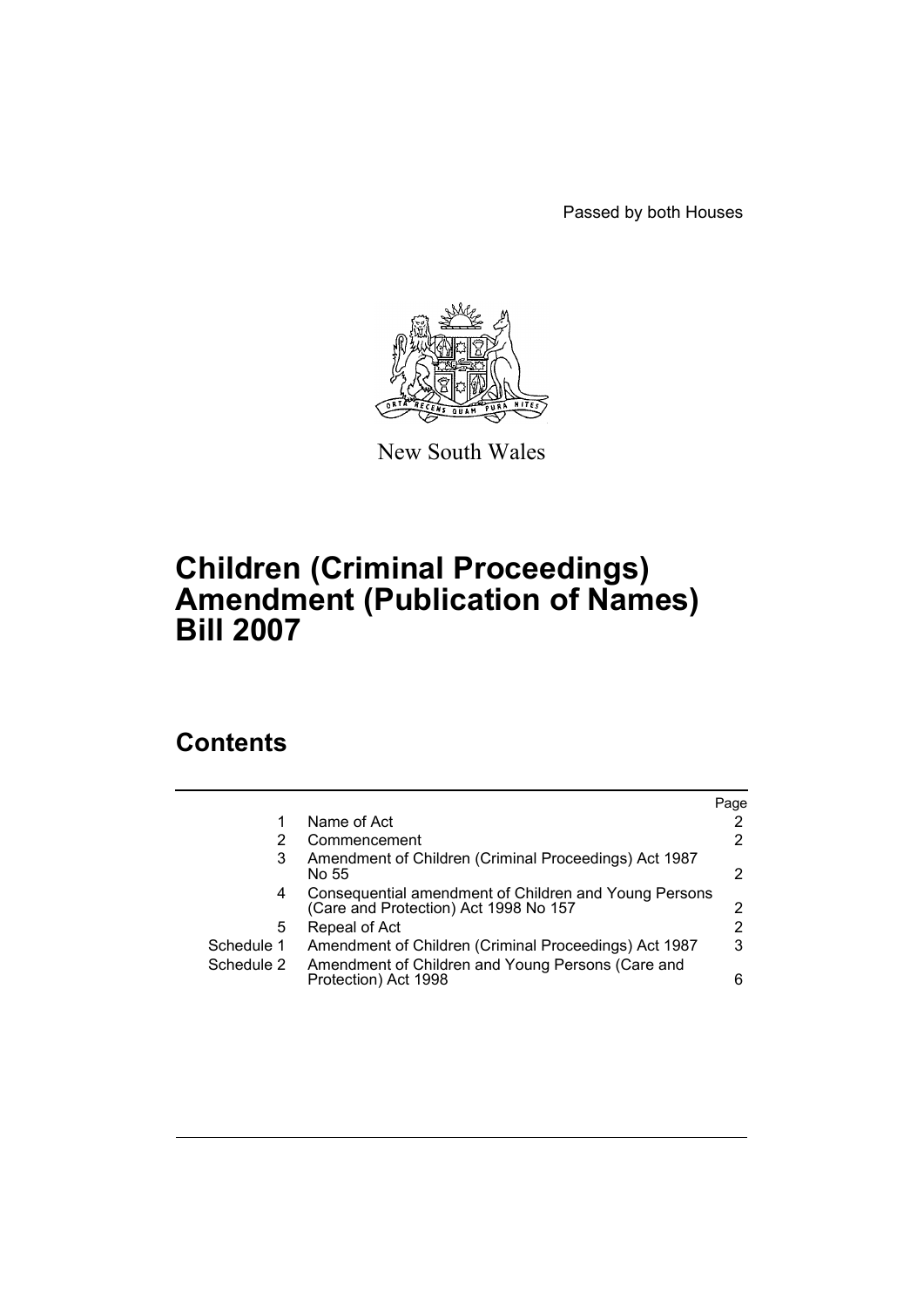*I certify that this public bill, which originated in the Legislative Assembly, has finally passed the Legislative Council and the Legislative Assembly of New South Wales.*

> *Clerk of the Legislative Assembly. Legislative Assembly, Sydney, , 2007*



New South Wales

# **Children (Criminal Proceedings) Amendment (Publication of Names) Bill 2007**

Act No , 2007

An Act to amend the *Children (Criminal Proceedings) Act 1987* with respect to the prohibition against the publication and broadcasting of names in connection with criminal proceedings involving a child; and for related purposes.

*I have examined this bill and find it to correspond in all respects with the bill as finally passed by both Houses.*

*Assistant Speaker of the Legislative Assembly.*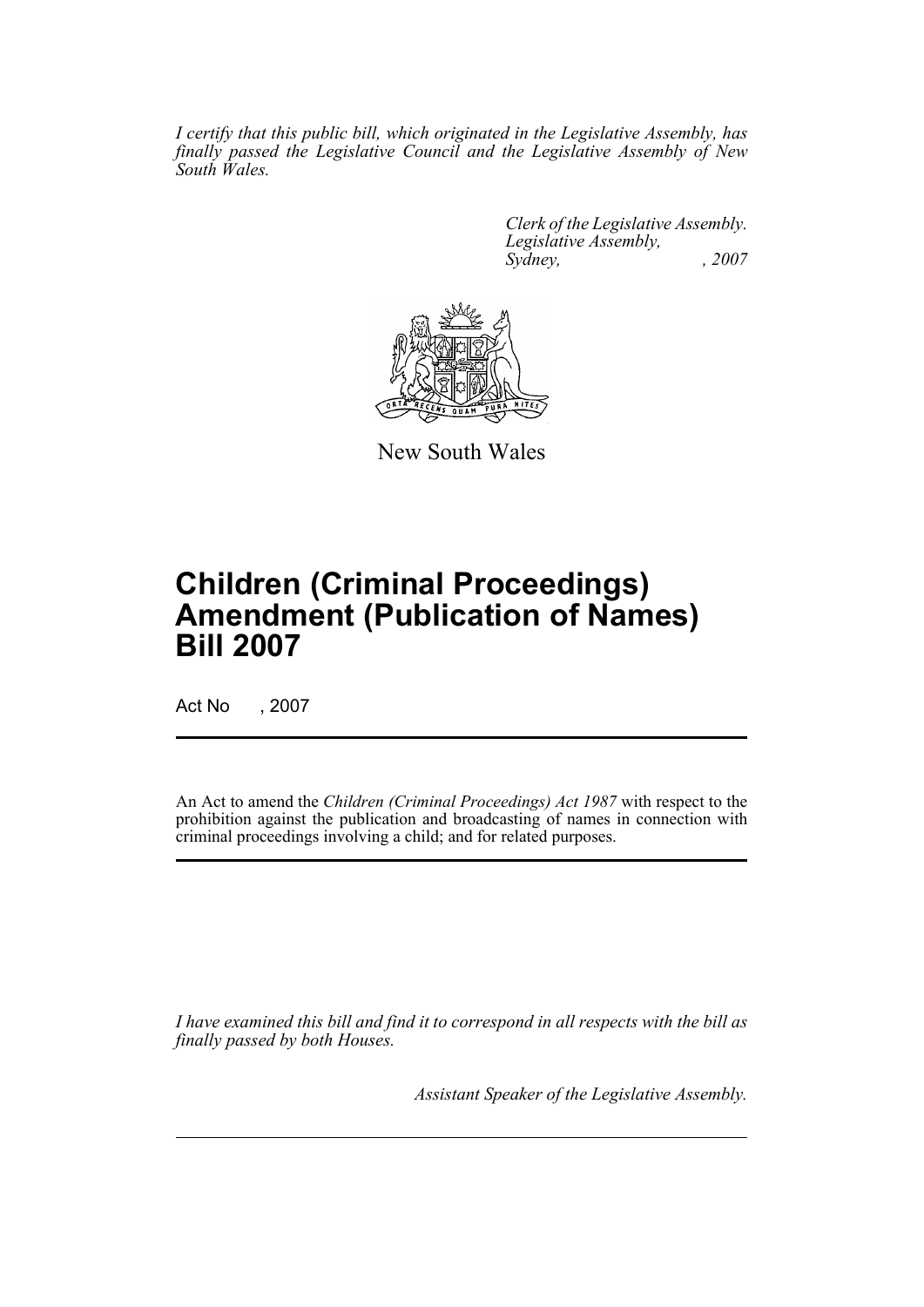#### <span id="page-2-0"></span>**The Legislature of New South Wales enacts:**

#### **1 Name of Act**

This Act is the *Children (Criminal Proceedings) Amendment (Publication of Names) Act 2007*.

#### <span id="page-2-1"></span>**2 Commencement**

This Act commences on the date of assent to this Act.

<span id="page-2-2"></span>**3 Amendment of Children (Criminal Proceedings) Act 1987 No 55**

The *Children (Criminal Proceedings) Act 1987* is amended as set out in Schedule 1.

#### <span id="page-2-3"></span>**4 Consequential amendment of Children and Young Persons (Care and Protection) Act 1998 No 157**

The *Children and Young Persons (Care and Protection) Act 1998* is amended as set out in Schedule 2.

#### <span id="page-2-4"></span>**5 Repeal of Act**

- (1) This Act is repealed on the day following the day on which this Act commences.
- (2) The repeal of this Act does not, because of the operation of section 30 of the *Interpretation Act 1987*, affect any amendment made by this Act.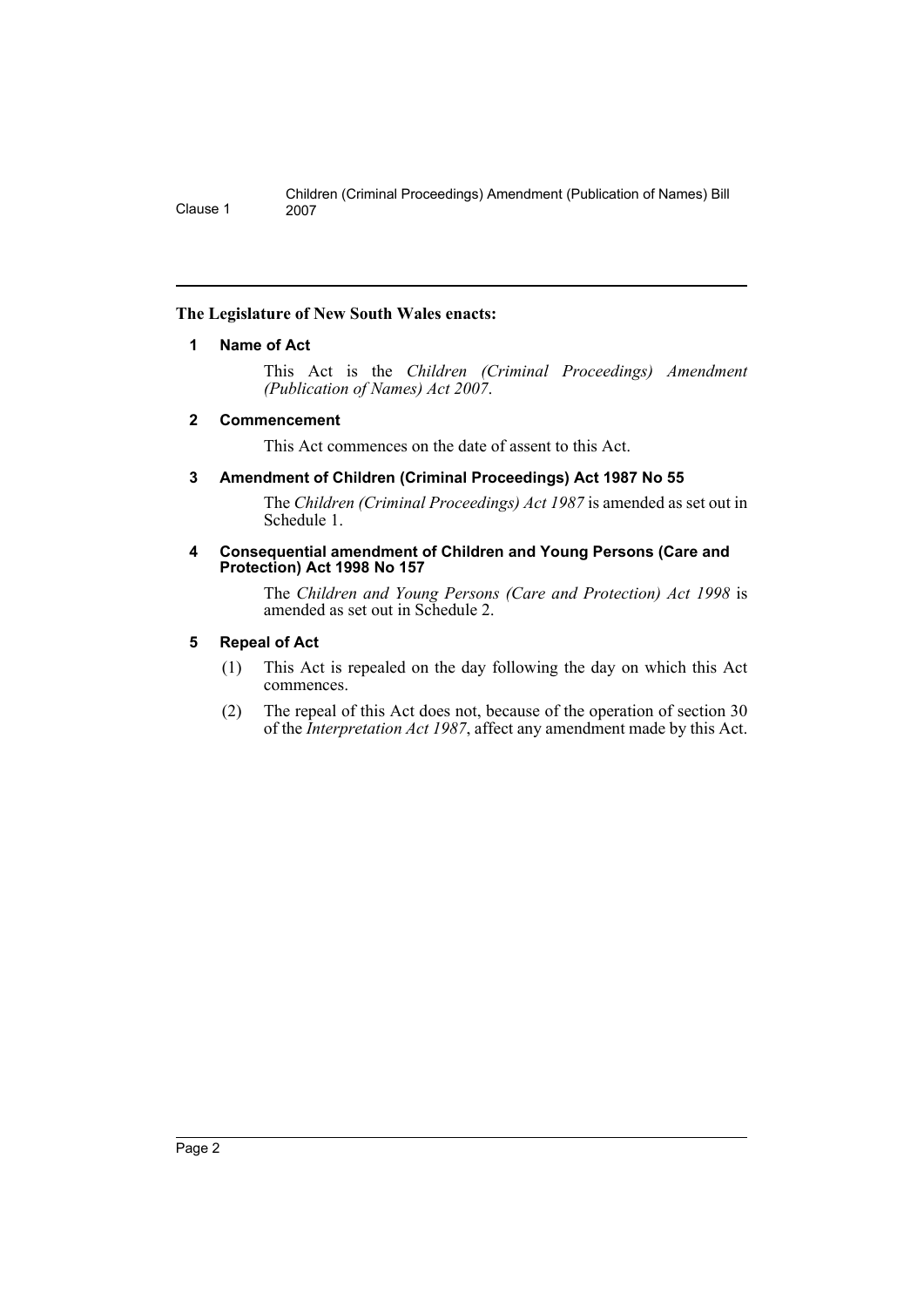Amendment of Children (Criminal Proceedings) Act 1987 Schedule 1

## <span id="page-3-0"></span>**Schedule 1 Amendment of Children (Criminal Proceedings) Act 1987**

(Section 3)

#### **[1] Section 3 Definitions**

Insert "(except in section 11)" after "includes" in the definition of *parent* in section  $3(1)$ .

#### **[2] Section 11 Publication and broadcasting of names**

Insert at the end of section 11 $(4)(c)$ :

, or

(d) the publication or broadcasting of the name of a deceased child with the consent of a senior available next of kin of the child, but only if it appears to the senior available next of kin, after making such inquiries as are reasonable in the circumstances, that no other senior available next of kin objects to the publication or broadcasting of the name.

#### **[3] Section 11 (4F) and (4G)**

Insert after section 11 (4E):

- (4F) A senior available next of kin who is charged with, or is convicted of, an offence to which the criminal proceedings concerned relate cannot give consent, or object, to the publication or broadcasting of the name of a deceased child as referred to in subsection (4) (d).
- (4G) In considering whether to give consent to the publication or broadcasting of the name of a deceased child as referred to in subsection  $(4)$  (d), a senior available next of kin must, if the publication or broadcasting of the name of a brother or sister of the deceased child is prohibited under subsection (1) (d):
	- (a) make such inquiries as are reasonable in the circumstances to obtain the views of that brother or sister regarding the publication or broadcasting of the name of the deceased child, and
	- (b) take into account the impact of such a publication or broadcasting on that brother or sister.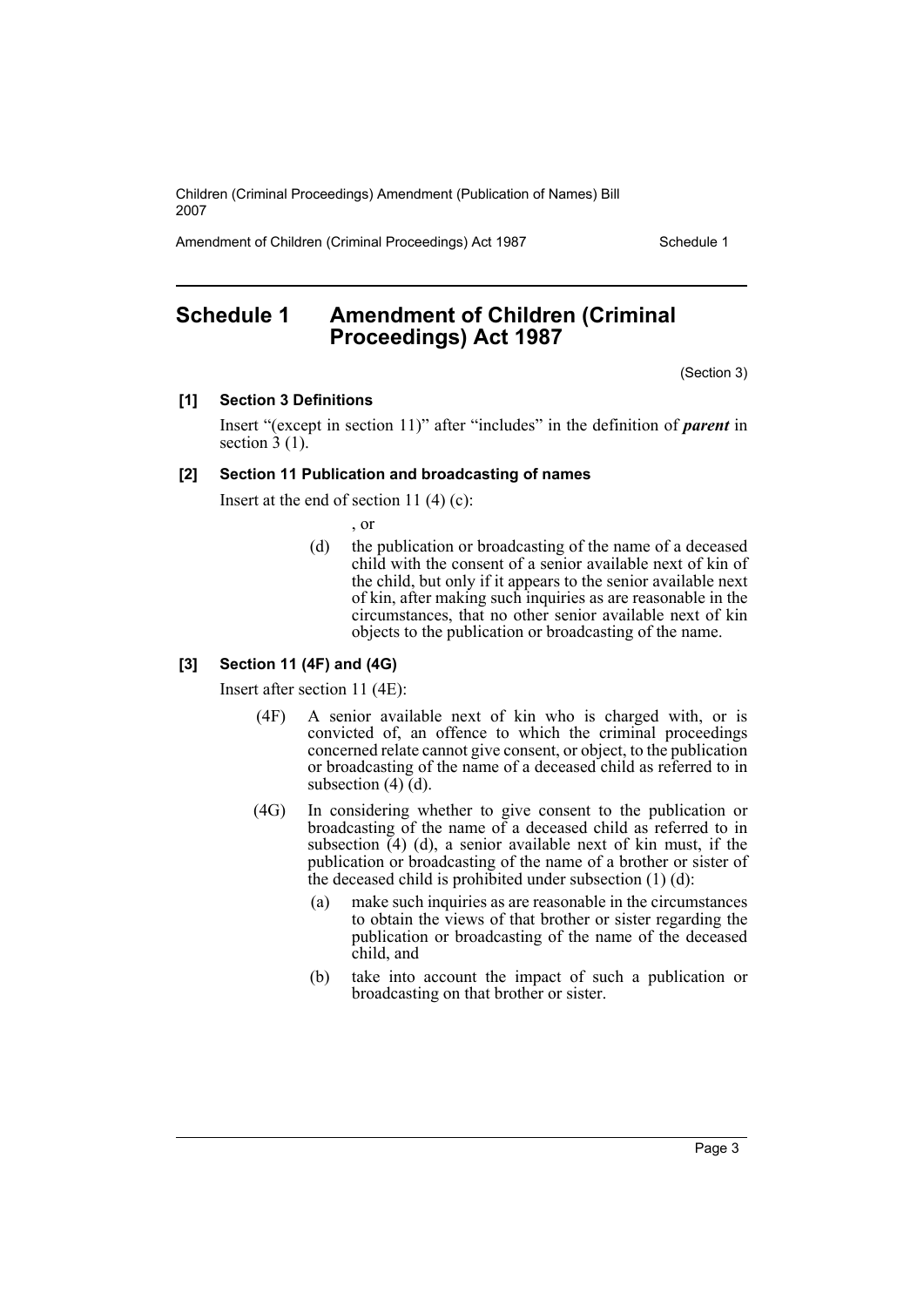Schedule 1 Amendment of Children (Criminal Proceedings) Act 1987

#### **[4] Section 11 (7)**

Insert after section 11 (6):

- In this section, *senior available next of kin* of a deceased child means:
	- (a) a parent of the child, or
	- (b) if the parents of the child are dead, cannot be found, or for some other reason cannot exercise their parental responsibilities to the child:
		- (i) a person who, immediately before the death of the child, had parental responsibility (within the meaning of the *Children and Young Persons (Care and Protection) Act 1998*) for the child, or
		- (ii) in the case of a child who was in the care of the Director-General of the Department of Community Services immediately before his or her death—the Director-General.

#### **[5] Schedule 2 Savings and transitional provisions**

Insert at the end of clause 1 (1):

*Children (Criminal Proceedings) Amendment (Publication of Names) Act 2007*

#### **[6] Schedule 2, Part 13**

Insert at the end of the Schedule:

### **Part 13 Children (Criminal Proceedings) Amendment (Publication of Names) Act 2007**

#### **17 Publication and broadcasting of names**

Section 11, as amended by the *Children (Criminal Proceedings) Amendment (Publication of Names) Act 2007*, applies in relation to proceedings whether commenced before or after the commencement of that Act.

#### **18 Publication and broadcasting of names previously published or broadcast**

Section 11 does not apply to the publication or broadcast of the names of the following persons in connection with criminal proceedings: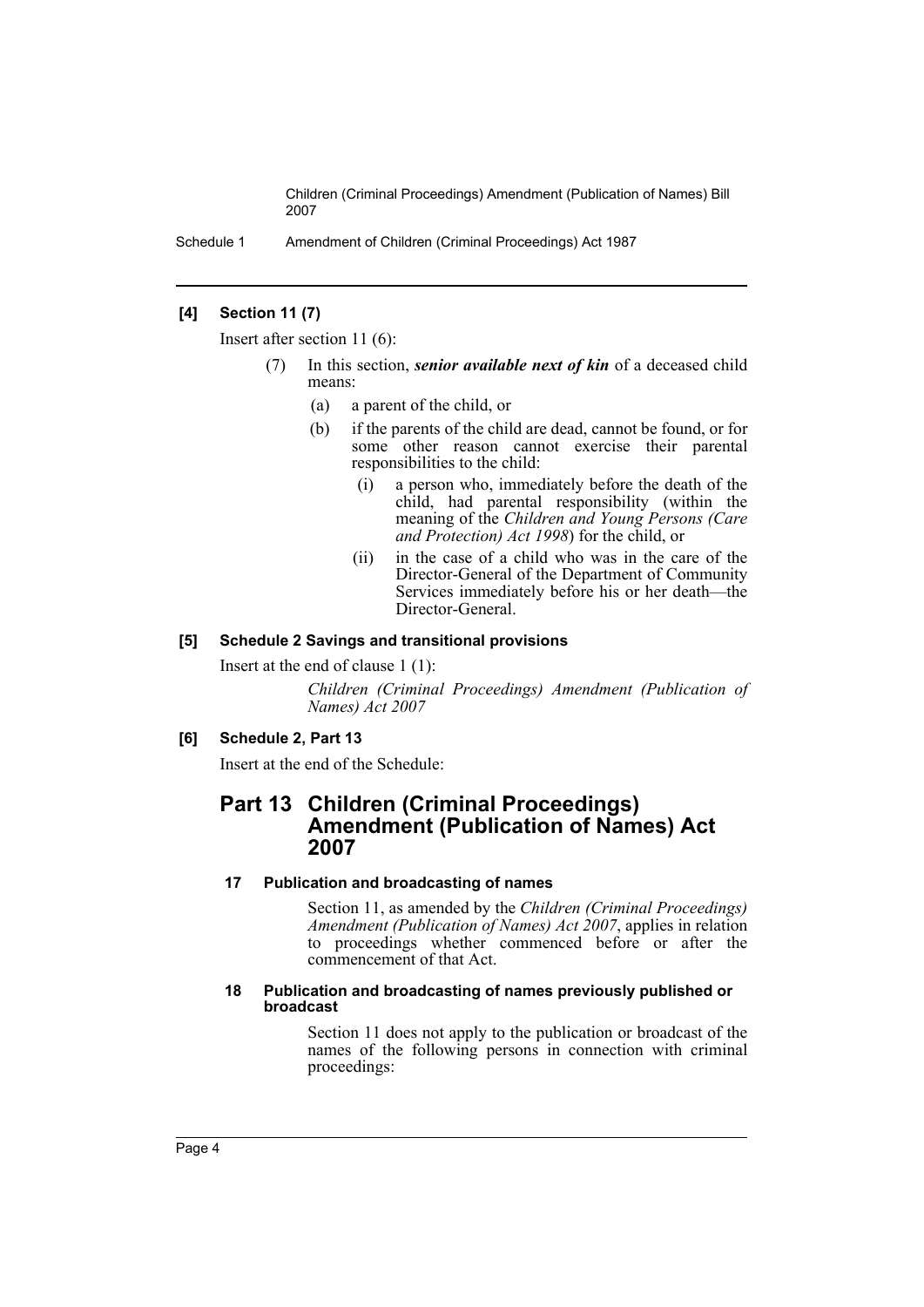Amendment of Children (Criminal Proceedings) Act 1987 Schedule 1

- (a) the name of a person that had been published or broadcast before 21 December 2001 (the date on which that section was amended by the *Criminal Legislation Amendment Act 2001*), being a person who was not a child at the time of the publication or broadcast,
- (b) the name of a person that had been published or broadcast before 24 March 2004 (the date on which that section was amended by the *Crimes Legislation Amendment Act 2004*), being a person who was deceased at the time of the publication or broadcast.